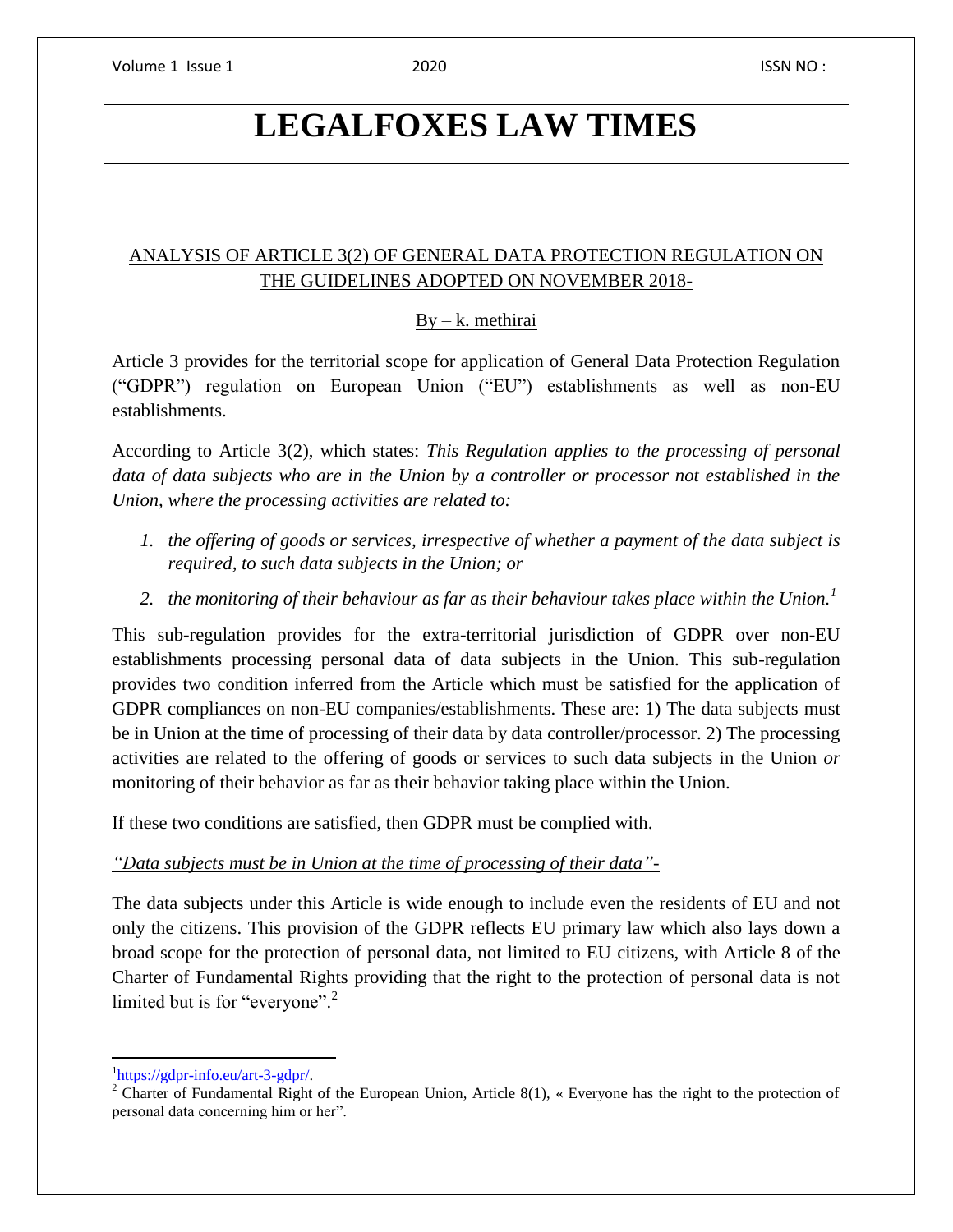$\overline{\phantom{a}}$ 

However, the ambiguity arises regarding the satisfaction of the second condition, especially for a company which already collected data when there was non-compliance of GDPR, but after the data subject has shifted to EU, there is a question of compliance and the extent of its application to such data controller. Now under the second condition, one of the two criteria must be satisfied, in essence, the processing activities are related to the *offering of goods or services* to such data subjects in the Union *ormonitoring of their behavior* as far as their behavior taking place within the Union.

## *"Offering of goods or services"-*

According to the Recitals<sup>3</sup> of GDPR, in order to determine whether such a controller or processor is offering goods or services to data subjects who are in the Union, it should be ascertained whether it is apparent that the controller or processor envisages offering services to data subjects in one or more Member States in the Union.Processing activities which are "related" to the activity which triggered application of Article 3(2) also fall within the territorial scope of the GDPR. The EDPB considers that there needs to be a connection between the processing activity and the offering of good or service, but both direct and indirect connections are relevant and to be taken into account. $4$ 

The word "envisages" provides for an interpretation that the present context is dependent on the conduct of the data controller that shows his intention to offer goods or services to the data subject in the Union. In order for a better understanding of the term "envisage" and the intention of the data controller under this Article, the EDPB deems this case law in *Pammer v Reederei Karl Schlüter GmbH & Co*<sup>5</sup> and *Hotel Alpenhof v Heller* (Joined cases C-585/08 and C-144/09)<sup>6</sup> might be of assistance when considering whether goods or services are offered to a data subject in the Union. When taking into account the specific facts of the case, the following factors could therefore inter alia be taken into consideration, possibly in combination with one another:

- The EU or at least one Member State is designated by name with reference to the good or service offered;

- The data controller or processor pays a search engine operator for an internet referencing service in order to facilitate access to its site by consumers in the Union; or the controller or processor has launched marketing and advertisement campaigns directed at an EU country audience

- The international nature of the activity at issue, such as certain tourist activities;

<sup>&</sup>lt;sup>3</sup> Recital 23 of GDPR. See [https://gdpr-info.eu/recitals/no-23/.](https://gdpr-info.eu/recitals/no-23/) <sup>4</sup>[https://edpb.europa.eu/sites/edpb/files/files/file1/edpb\\_guidelines\\_3\\_2018\\_territorial\\_scope\\_en.pdf.](https://edpb.europa.eu/sites/edpb/files/files/file1/edpb_guidelines_3_2018_territorial_scope_en.pdf)

<sup>5</sup> [https://eur-lex.europa.eu/legal-content/EN/TXT/HTML/?isOldUri=true&uri=CELEX:62008CC0585.](https://eur-lex.europa.eu/legal-content/EN/TXT/HTML/?isOldUri=true&uri=CELEX:62008CC0585) (para 76-90).  $\overline{6}$  It is all the more relevant that, under Article 6 of Regulation (EC) No 593/2008 of the European Parliament and of the Council of 17 June 2008 on the law applicable to contractual obligations (Rome I), in absence of choice of law, this criterion of "directing activity" to the country of the consumer's habitual residence is taken into account to designate the law of the consumer's habitual residence as the law applicable to the contract. Supra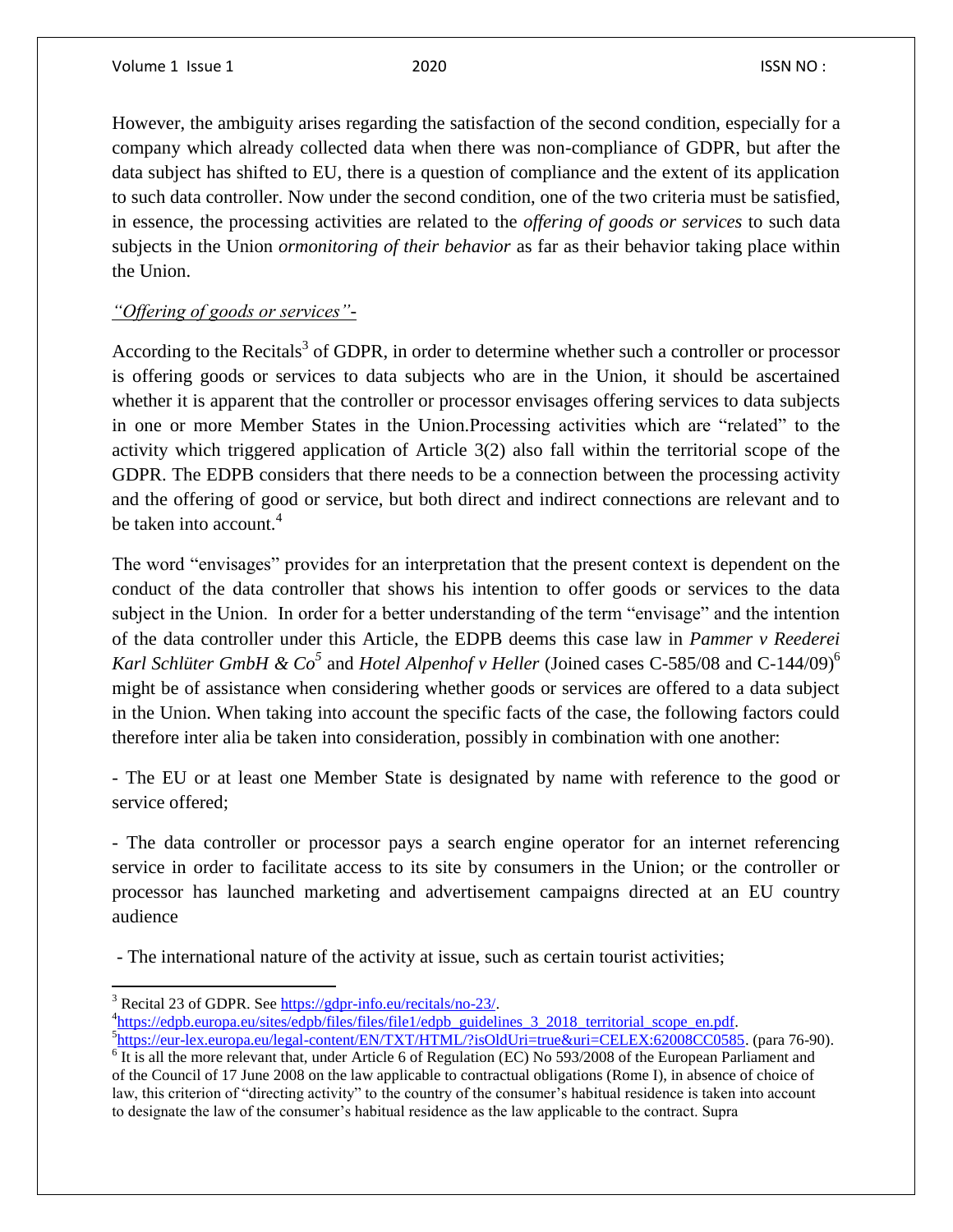$\overline{\phantom{a}}$ 

- The mention of dedicated addresses or phone numbers to be reached from an EU country;

The use of a top-level domain name other than that of the third country in which the controller or processor is established, for example ".de", or the use of neutral top-level domain names such as ".eu":

- The description of travel instructions from one or more other EU Member States to the place where the service is provided;

- The mention of an international clientele composed of customers domiciled in various EU Member States, in particular by presentation of accounts written by such customers;

- The use of a language or a currency other than that generally used in the trader's country, especially a language or currency of one or more EU Member states;

- The data controller offers the delivery of goods in EU Member States.

As already mentioned, several of the elements listed above, if taken alone may not amount to a clear indication of the intention of a data controller to offer goods or services to data subjects in the Union, however, they should each be taken into account in any *in concreto* analysis in order to determine whether the combination of factors relating to the data controller's commercial activities can together be considered as an offer of goods or services directed at data subjects in the Union.

#### *Monitoring of their behavior as far as their behavior taking place within the Union-*

According to this criterion, the behavior monitored must be of the data subject and that the monitored behavior must take place within the territory of the Union."Monitoring" specifically includes the tracking of individuals online to create profiles, including where this is used to take decisions to analyse/predict personal preferences, behaviours and attitudes.<sup>7</sup> However, any online collection or analysis of personal data of individuals in the EU does not necessarily count as monitoring. It depends on the controller's intention to target and collect data for a specific purpose and any subsequent behavioral analysis or profiling activity, such as behavioral advertising, or geolocation services for marketing purposes.<sup>8</sup>

In order to understand what constitutes "monitoring of behavior", reference is made to the recitals of GDPR which states :*"in order to determine whether a processing activity can be considered to monitor the behaviour of data subjects, it should be ascertained whether natural persons are tracked on the internet including potential subsequent use of personal data processing techniques which consist of profiling a natural person, particularly in order to take decisions concerning her or him or for analysing or predicting her or his personal preferences,* 

 $^{7}$ [https://www.twobirds.com/~/media/pdfs/gdpr-pdfs/11--guide-to-the-gdpr--material-and-territorial-scope.pdf?la=en.](https://www.twobirds.com/~/media/pdfs/gdpr-pdfs/11--guide-to-the-gdpr--material-and-territorial-scope.pdf?la=en) 8 [https://blogs.dlapiper.com/privacymatters/eu-new-edpb-guidelines-on-the-territorial-scope-of-the-gdpr/.](https://blogs.dlapiper.com/privacymatters/eu-new-edpb-guidelines-on-the-territorial-scope-of-the-gdpr/)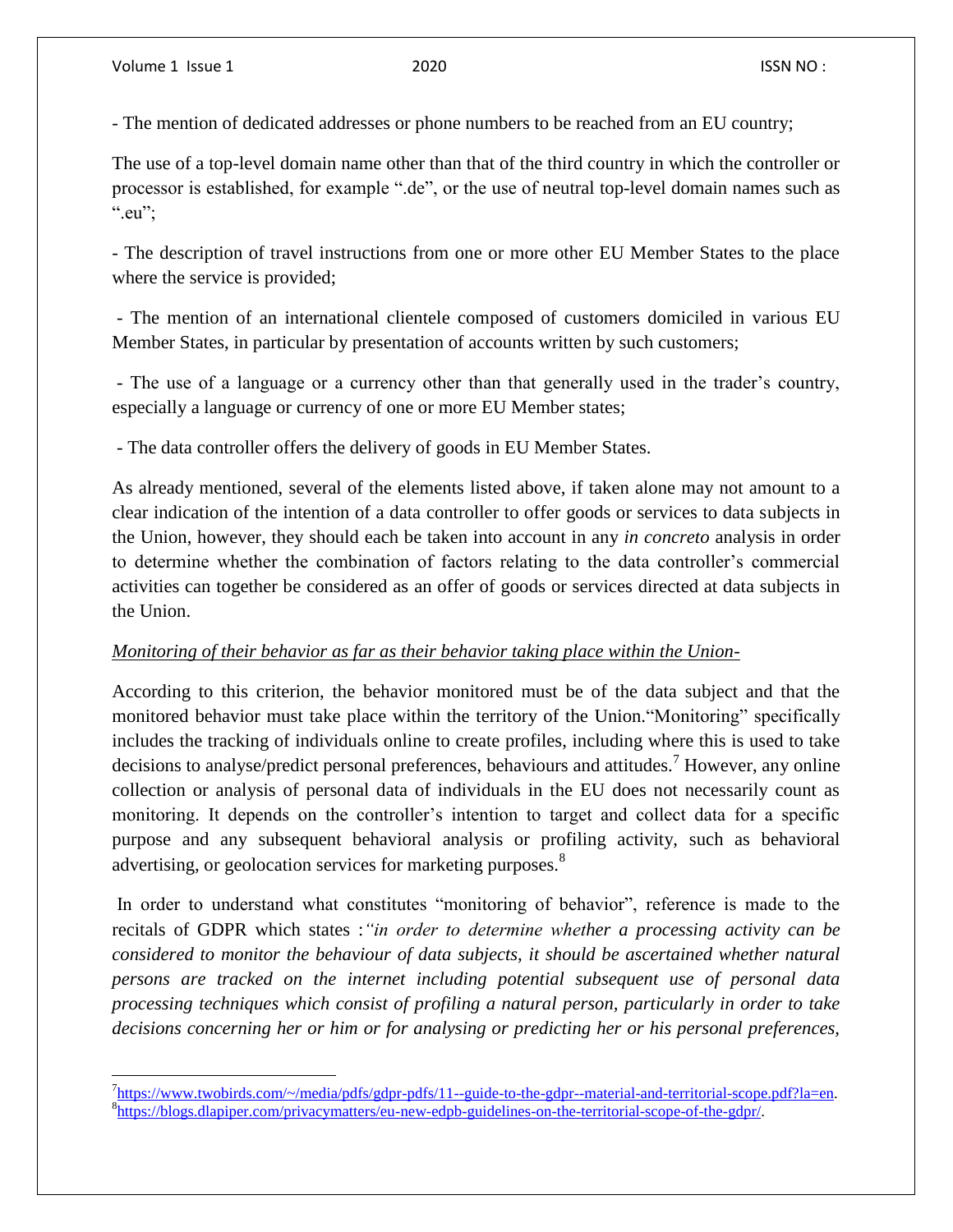*behaviours and attitudes."<sup>9</sup>* The inference drawn is in addition is that The Guidelines explain that with respect to monitoring, unlike the offering of goods and services consideration, there is no requisite "intention to target." However, "monitoring" implies that the controller must have a "*specific purpose in mind for the collection and subsequent reuse of the relevant data about an individual's behavior in the EU.*" 10

Thus, the application of Article 3(2)(b) where a data controller or processor monitors the behavior of data subjects who are in the Union could therefore encompass a broad range of monitoring activities, non-exhaustive including in particular: - Behavioural advertisement

- Geo-localization activities, in particular for marketing purposes

- Online tracking through the use of cookies or other tracking techniques such as fingerprinting

- Personalized diet and health analytics services online

- CCTV - Market surveys and other behavioural studies based on individual profiles - Monitoring or regular reporting on an individual's health status

The aforesaid considerations and factors are wholly based on the **Guidelines 3/2018 on the territorial scope of the European Union's ("EU") General Data Protection Regulation ("GDPR")<sup>11</sup>**

Analyzing theGDPR by way of following situations where the activities of the Controller would attract the application of the GDPR-

1) When Controller continue to store the data even though when it was collected, there was no compliance with the GDPR-

2) When Controller contact the data subject for completion of a contract that was commenced outside the EU

3) Controller send marketing mails to the data subject based on consent that was collected when he was not in the EU

In the *first case*, the personal data will become part of the filing system of the controller. According to Article 2, which provides that GDPR applies to the processing of personal data wholly or partly by automated means and to the processing other than by automated means of personal data which form part of a filing system or are intended to form part of a filing system. It is clear that there is no compliance of GDPR for just storage of data apart from security of the data under Article 32, unless the data in the filing system is processed as given under Article 3 of

 $\overline{\phantom{a}}$ <sup>9</sup> Recital 24 of GDPR [https://gdpr-info.eu/recitals/no-24/.](https://gdpr-info.eu/recitals/no-24/)

 $10$  id at 4.

 $11$  id at4.